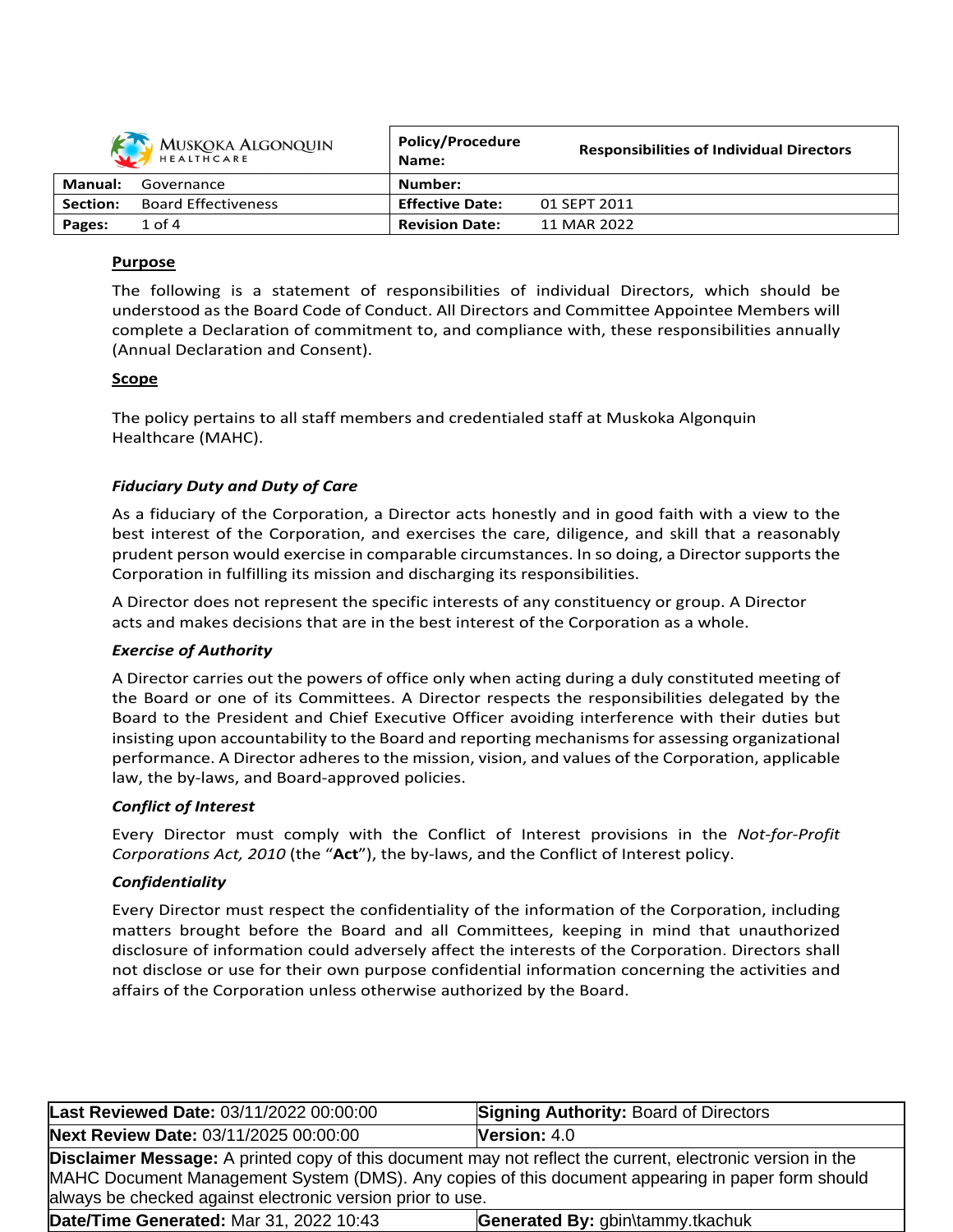| MUSKOKA ALGONQUIN |                            | <b>Policy/Procedure</b><br>Name: | <b>Responsibilities of Individual Directors</b> |
|-------------------|----------------------------|----------------------------------|-------------------------------------------------|
| Manual:           | Governance                 | Number:                          |                                                 |
| <b>Section:</b>   | <b>Board Effectiveness</b> | <b>Effective Date:</b>           | 01 SEPT 2011                                    |
| Pages:            | $2$ of 4                   | <b>Revision Date:</b>            | 11 MAR 2022                                     |

It is recognized that the role of a Director may include representing the Corporation in the community. However, such representations must be respectful of and consistent with the Director's duty of confidentiality.

## *Board Solidarity*

A Director supports the decisions and policies of the Board in discussions with persons beyond the Board, even if the Director holds another view or voiced another view during a Board discussion or was absent from the Board or Committee meeting. In accordance with the Act**,** a Director who is present at a Board or Committee meeting is deemed to have consented to any resolution passed or action taken at the meeting, unless:

- (a) the Director's dissent is entered in the meeting minutes;
- (b) the Director requests that their dissent be entered in the meeting minutes;
- (c) the Director gives their dissent to the secretary of the meeting before the meeting is terminated; or
- (d) the Director submits their written dissent to the secretary immediately after the meeting is terminated.

A Director who votes for or consents to a resolution is not entitled to dissent.

A Director who was not present at a meeting at which a resolution was passed or action taken is deemed to have consented to the resolution or action unless within seven days after becoming aware of the resolution, the director:

- (a) causes their written dissent to be placed with the meeting minutes; or
- (b) submits their written dissent to the secretary.

## **Board Spokesperson**

The official spokesperson for the Board is the Chair or the Chair's designate. The President and Chief Executive Officer or the Chief of Staff, or their designate, may speak on behalf of the Corporation. News media responses and public discussion of the Corporation's affairs should only be made through the Board's authorized spokespersons. A Director refers requests for statements on behalf of the Board to the Chair*.* Any Director who is questioned by newsreporters or other media representatives should refer such individuals to the appropriate representatives of the Corporation. A Director shall not make any statements to the media or the public unless authorized by the Board Chair.

| Last Reviewed Date: 03/11/2022 00:00:00                                                                                                                                                                                                                                              | <b>Signing Authority: Board of Directors</b> |  |  |  |
|--------------------------------------------------------------------------------------------------------------------------------------------------------------------------------------------------------------------------------------------------------------------------------------|----------------------------------------------|--|--|--|
| Next Review Date: 03/11/2025 00:00:00                                                                                                                                                                                                                                                | <b>Version: <math>4.0</math></b>             |  |  |  |
| <b>Disclaimer Message:</b> A printed copy of this document may not reflect the current, electronic version in the<br>MAHC Document Management System (DMS). Any copies of this document appearing in paper form should<br>always be checked against electronic version prior to use. |                                              |  |  |  |
| Date/Time Generated: Mar 31, 2022 10:43                                                                                                                                                                                                                                              | Generated By: gbin\tammy.tkachuk             |  |  |  |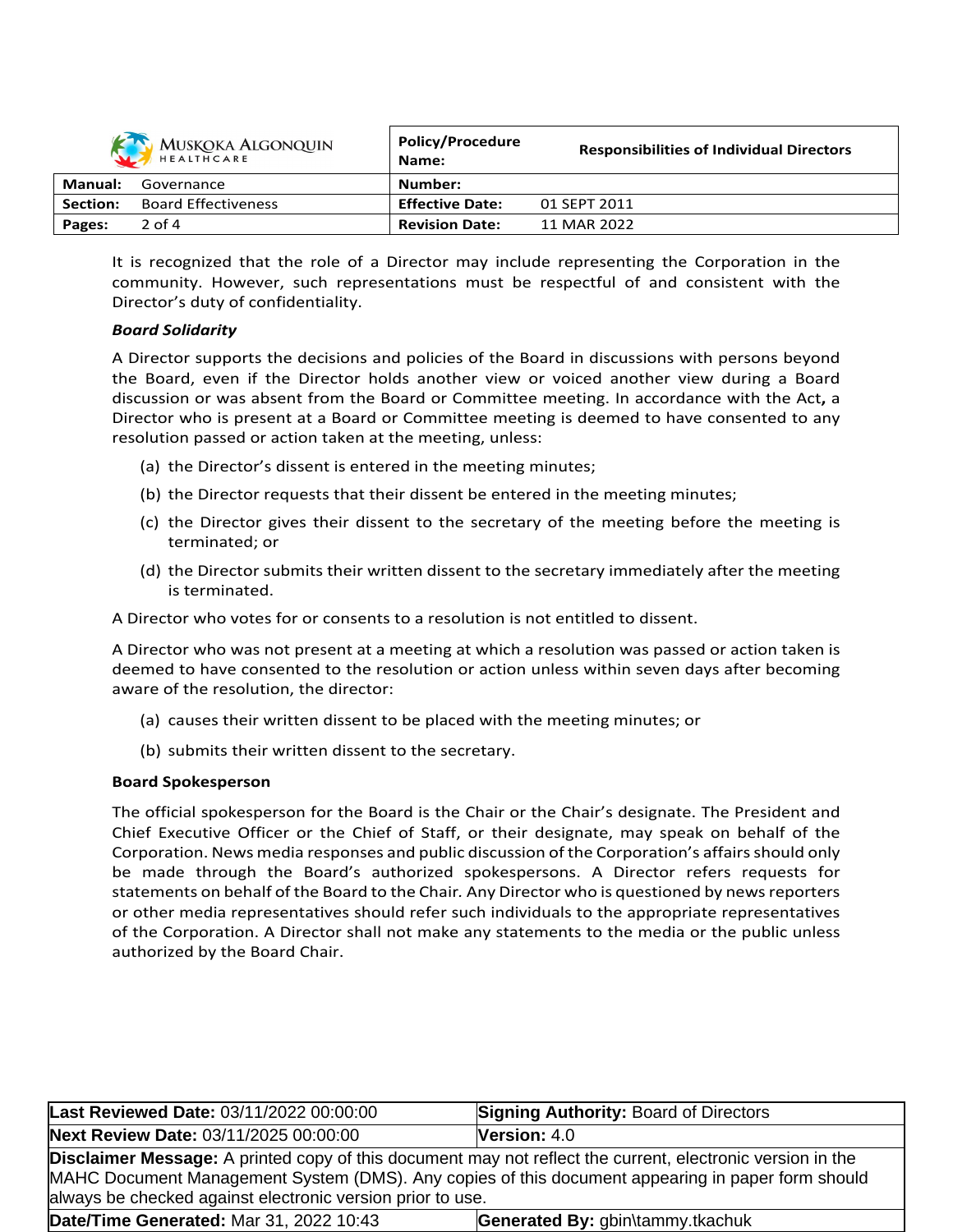| MUSKOKA ALGONQUIN |                            | Policy/Procedure<br>Name: | <b>Responsibilities of Individual Directors</b> |
|-------------------|----------------------------|---------------------------|-------------------------------------------------|
| Manual:           | Governance                 | Number:                   |                                                 |
| Section:          | <b>Board Effectiveness</b> | <b>Effective Date:</b>    | 01 SEPT 2011                                    |
| Pages:            | $3$ of 4                   | <b>Revision Date:</b>     | 11 MAR 2022                                     |

## *Respectful Conduct*

It is recognized that Directors bring to the Board diverse background, skills, and experience. Directors will not always agree with one another on all issues. All debates shall take place in an atmosphere of mutual respect and courtesy.

A Director maintains effective and respectful relationships with Directors, management, and stakeholders by working collaboratively, transparently and with integrity with others in the performance of their duties while exercising independence in decision making.

## *Time and Commitment*

A Director is expected to commit the necessary time required to fulfill Board and Committee responsibilities including preparation for and attendance at Board meetings and assigned Committee meetings, as well as attendance at the Corporation's public events when possible.

A Director is expected to attend all meetings of the Board and all assigned Committee meetings, either in person or by electronic means. Directors who fail to meet an 80% minimum attendance requirement for all Board meetings and all assigned Committee meetings may be subject to review by the Chair and may be asked to step down from the Board.

All Directors are expected to serve on at least two Committees following one year of service and to represent the Board and the Corporation in the community when requested by the Board Chair.

## *Participation*

A Director expects to receive relevant information in advance of meetings, reviews pre-circulated material, comes prepared to Board and Committee meetings, asks informed questions and makes constructive contribution to discussions.

## *Education*

A Director seeks opportunities to be educated and informed about the Corporation and the key issues related to the Corporation and the healthcare system through participation in Board orientation and ongoing Board education.

## *Evaluation*

A Director participates in the evaluation of the performance of the Board as a whole and of their performance as a Director.

## *Fundraising*

Directors are expected to support the Foundations and Auxiliaries, and are strongly encouraged to provide financial support to the Foundations in accordance with their means. Directors shall support the Corporation, the Foundations, and Auxiliaries through attendance at events.

| Last Reviewed Date: 03/11/2022 00:00:00                                                                                                                                                                                                                                              | <b>Signing Authority: Board of Directors</b> |  |  |
|--------------------------------------------------------------------------------------------------------------------------------------------------------------------------------------------------------------------------------------------------------------------------------------|----------------------------------------------|--|--|
| Next Review Date: 03/11/2025 00:00:00                                                                                                                                                                                                                                                | <b>Version:</b> $4.0$                        |  |  |
| <b>Disclaimer Message:</b> A printed copy of this document may not reflect the current, electronic version in the<br>MAHC Document Management System (DMS). Any copies of this document appearing in paper form should<br>always be checked against electronic version prior to use. |                                              |  |  |
| Date/Time Generated: Mar 31, 2022 10:43                                                                                                                                                                                                                                              | Generated By: gbin\tammy.tkachuk             |  |  |